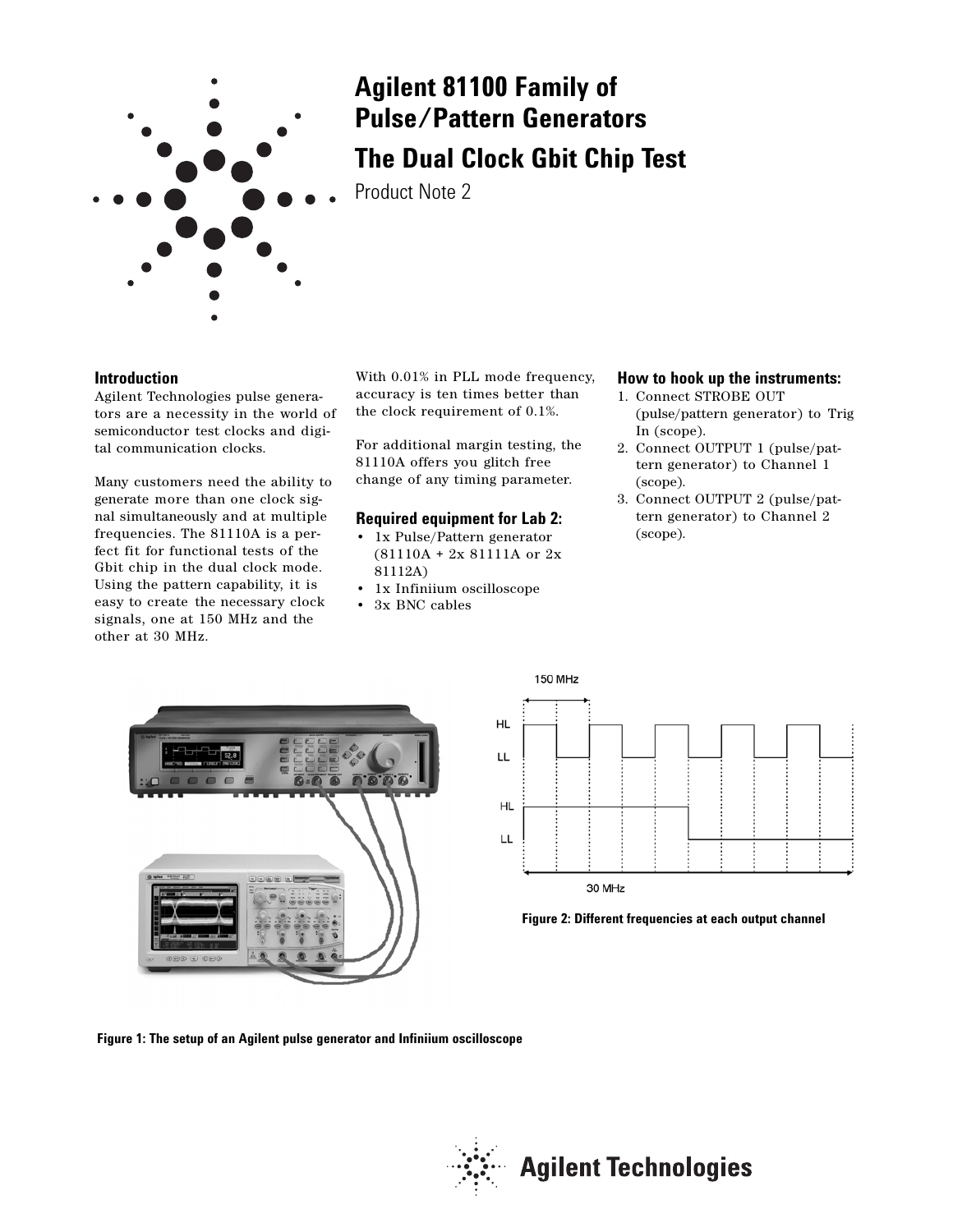# **So what do you expect from a pulse generator during a functional test of a Gbit chip?**

### **You need:**

• two output channels (figure 3)









- 300 MHz maximum frequency
- a high frequency accuracy of at least 0.1% (figure 5)



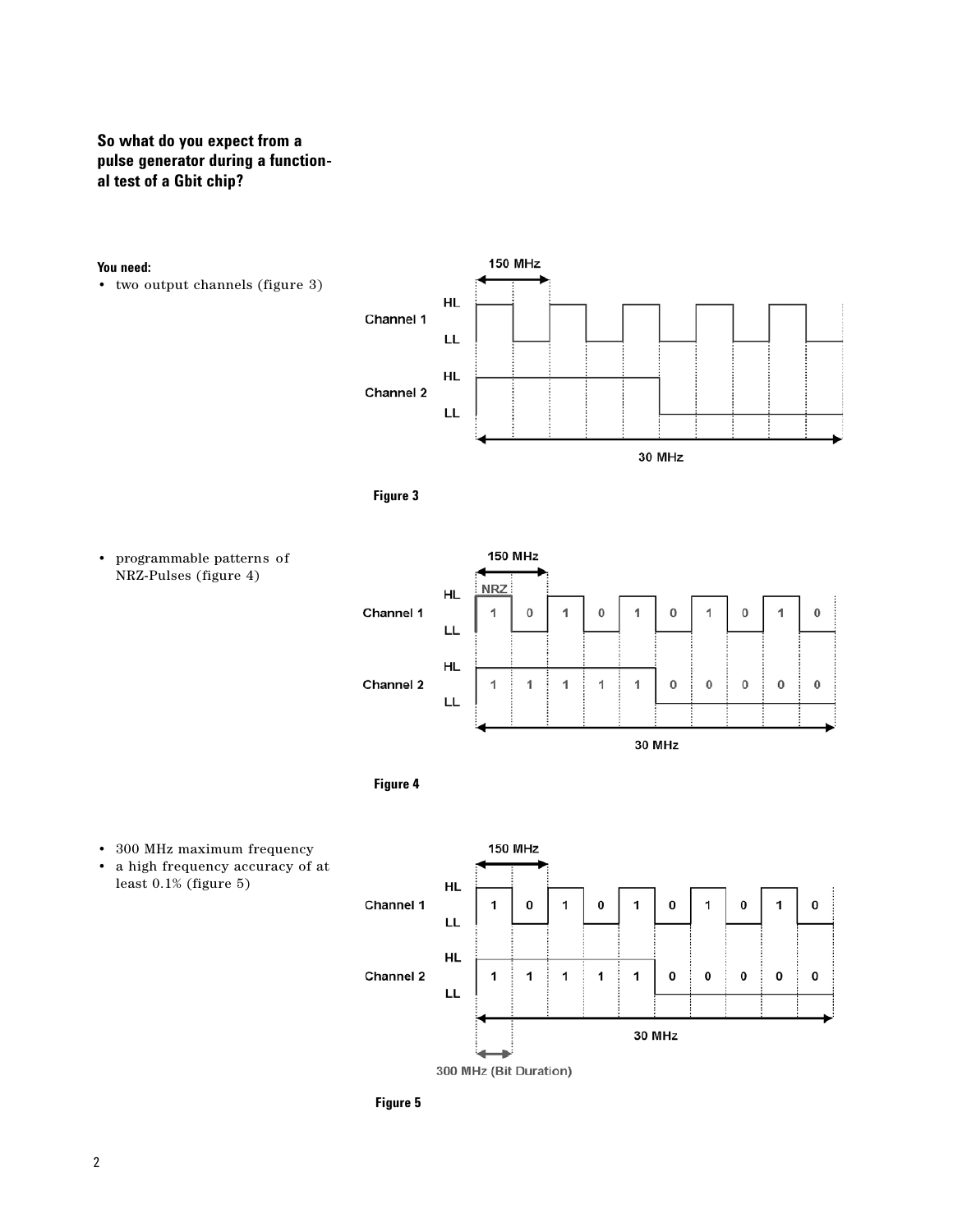Now let's set up the signal for the Gbit test (as shown in the screen shots) and have a look at the resultant pulse on the scope.

| CONTINUOUS PATTERN of<br>NRZ-Pulses at Out1<br>NRZ-Pulses at Out2<br>Pulse-Period: internal Osc | <b>DMODIFY</b><br>RZ.<br>$*NRZ$ |
|-------------------------------------------------------------------------------------------------|---------------------------------|
| MODE/TRG  <br>TIMING<br>LEVELS                                                                  | PATTERN                         |

**Step 1:** First, reset the instrument by selecting RECALL + 0  $(SHIFT, STORE + 0).$ 

Select CONTINUOUS PATTERN of NRZ-PULSES at both Outputs in the TRG-MODE menu.

| <b>UPDATE</b>   |              | Addrl   |              | 4                   |      |    |          | Last 10 |                |               | OMODIFY        |
|-----------------|--------------|---------|--------------|---------------------|------|----|----------|---------|----------------|---------------|----------------|
| CH <sub>1</sub> | $\mathbf{1}$ | - 0     | $\mathbf{1}$ | $\circ$             |      | 10 | 10       |         | 1 <sub>0</sub> |               |                |
| CH2             |              |         |              | 1 1 1 1 1 1 0 0 0 0 |      |    |          |         |                | - 0           |                |
| <b>BOTH</b>     |              |         |              | 32323010            |      |    |          |         | 10             |               |                |
| <b>STRB</b>     | 1            | $\circ$ |              | 0 <sub>0</sub>      | 40 L | 0  | $\Omega$ | - 0     | - 0            | - 0           |                |
| MODE/TRG        |              |         |              | TIMING              |      |    |          |         |                | <b>LEVELS</b> | <b>PATTERN</b> |

**Step 2:** Set up the above bit pattern in the PATTERN menu. Start with setting the LAST bit to 10

| UPDATE          | Addr | 4      | Last 10       | Edit Addr      |
|-----------------|------|--------|---------------|----------------|
| CH <sub>1</sub> |      |        |               |                |
| CH2             |      |        |               |                |
| <b>BOTH</b>     |      |        | 3232301010    | 4              |
| <b>STRB</b>     |      |        |               |                |
| MODE/TRG        |      | TIMING | <b>LEVELS</b> | <b>PATTERN</b> |

**Step 3:** You can press the PATTERN key again to view the pulses.

| OFF      | 300.0MHz<br>Freq    | OFF           | CMODIFY        |
|----------|---------------------|---------------|----------------|
| Delay    | Delav<br>Ops        | Ops           |                |
| Width    | Width               |               | Г. О<br>300    |
| LeadE    | $2.00ns$ LeadE      | 2.00ns        |                |
| TraiE    | $=$ LeadE $ $ TraiE | $=$ LeadE     | MHZ            |
| MODE/TRG | TIMING              | <b>LEVELS</b> | <b>PATTERN</b> |

**Step 4:** Set the frequency to 300 MHz in the TIMING menu. This is the frequency of the bit stream when in the PATTERN mode.

| ON       | Normal                                                       | Normal           | ON            | [MODIFY]       |
|----------|--------------------------------------------------------------|------------------|---------------|----------------|
|          |                                                              | Seperate Outputs |               | Set TLL        |
| High     | $+2.50V$                                                     | Hiah             | $+2.50V$      | *High-Low      |
| Low      | $+0.0mV$                                                     | Low              | $+0.0mV$      | Offs-Ampl      |
|          | $50\Omega$ into 50.0 $\Omega$ 50 $\Omega$ into 50.0 $\Omega$ |                  |               | Set ECL        |
| MODE/TRG | TIMING                                                       |                  | <b>LEVELS</b> | <b>PATTERN</b> |

**Step 5:** Go to the LEVELS menu to set the appropriate clock output voltages and switch on both outputs.



**Step 6:** View the resultant pulse on a 54845A Infiniium Oscilloscope.

The 81111A output channel goes up to 165 MHz and the timing system of the 81110A has a frequency up to 330 MHz. In this application, if the 81111A is installed and the frequency is set to 330 MHz, then you will receive a warning that the 81110A has been over-programmed (in this mode, the specs. are no longer guaranteed). In this case it is not critical, because the actual bit frequency is 150 MHz. The warning does not appear if the 81112A output channels (330 MHz) have been installed.

Over-programmed values can only be entered with DATA ENTRY keys or by using SHIFT + MODIFY knob.